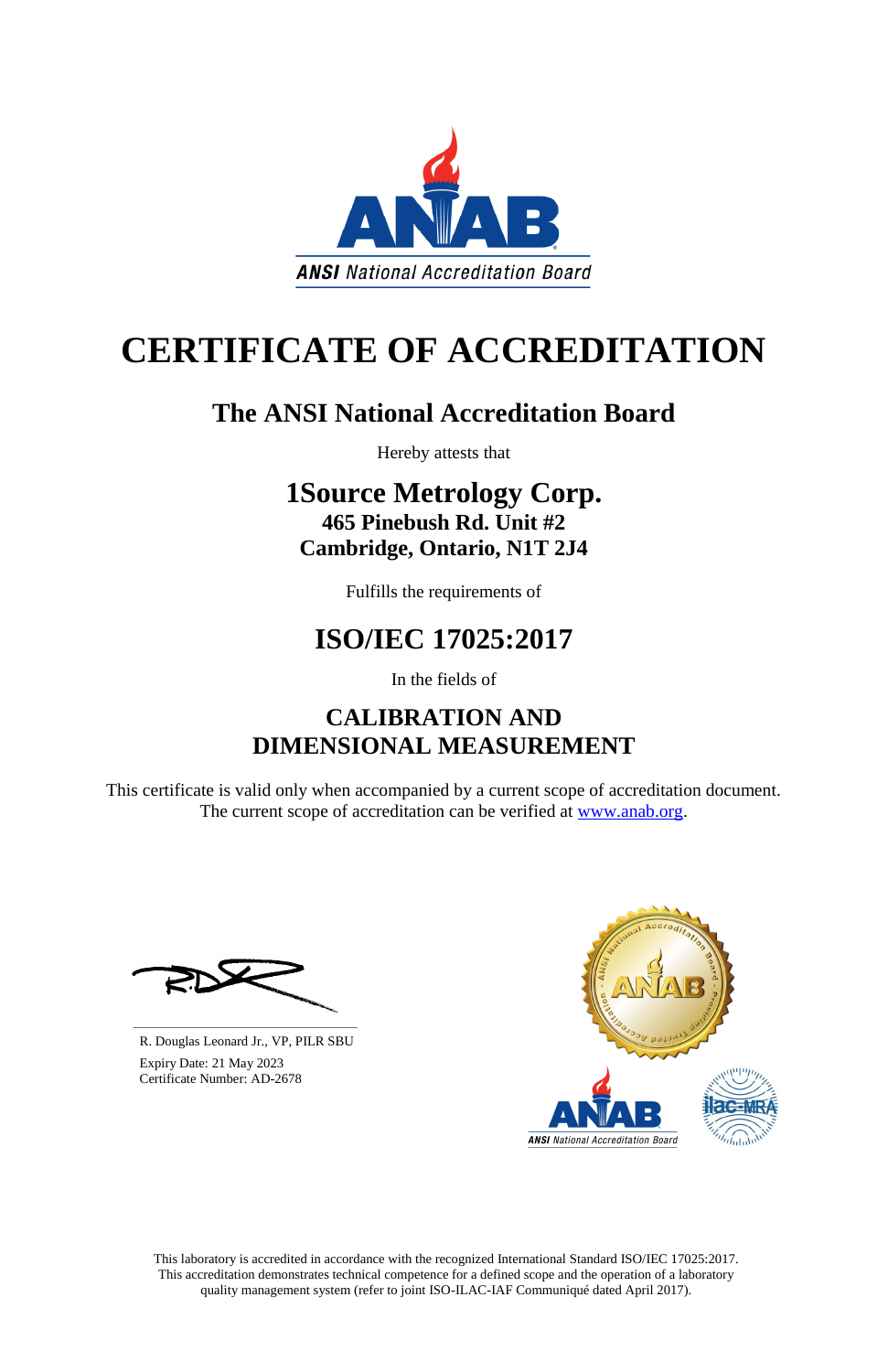

#### SCOPE OF ACCREDITATION TO ISO/IEC 17025:2017

### 1Source Metrology Corp.

465 Pinebush Rd. Unit #2 Cambridge, Ontario, N1T 2J4 Bill Reilly 905-988-0165

#### CALIBRATION AND DIMENSIONAL MEASUREMENT

Valid to: May 21, 2023 Certificate Number: AD-2678

#### **CALIBRATION**

#### Length – Dimensional Metrology

| <b>Parameter / Equipment</b>                                                                                 | Range                                                                                     | <b>Expanded Uncertainty of</b><br><b>Measurement</b> $(+/-)$ <sup>2</sup> | <b>Reference Standard, Method</b><br>and/or Equipment                                         |
|--------------------------------------------------------------------------------------------------------------|-------------------------------------------------------------------------------------------|---------------------------------------------------------------------------|-----------------------------------------------------------------------------------------------|
| Coordinate Measuring<br>Machines (CMMs) —<br>CMMs Used for<br>Measuring Linear<br>Dimensions <sup>1</sup>    | $(10 \text{ to } 1 \text{ 010}) \text{ mm}$                                               | $(1.3 + 0.004$ 4L) µm                                                     | ISO $10360-2$ using<br>Step Gauges as references                                              |
| Coordinate Measuring<br>Machines $(CMMs)$ —<br>CMMs Used for<br>Measuring Linear<br>Dimensions <sup>1</sup>  | $(10 \text{ to } 5 \text{ } 000) \text{ mm}$                                              | $(1.5 + 0.004L)$ µm                                                       | ISO $10360-2$ using<br>Laser Interferometer and<br>Gauge Block as references                  |
| Profile Projectors <sup>1</sup><br>Length $(X & Y axis)$<br>Squareness between X axis<br>and Y axis<br>Angle | $(5 \text{ to } 300) \text{ mm}$<br>$X/Y$ travel up to 100 mm<br>$0^\circ$ to $180^\circ$ | $(2.4 + 0.003L) \mu m$<br>$3.2 \mu m$<br>$0.017$ °                        | JIS B 7184:1999<br>using Glass Scales,<br>squareness standard and<br>protractor as references |



uuu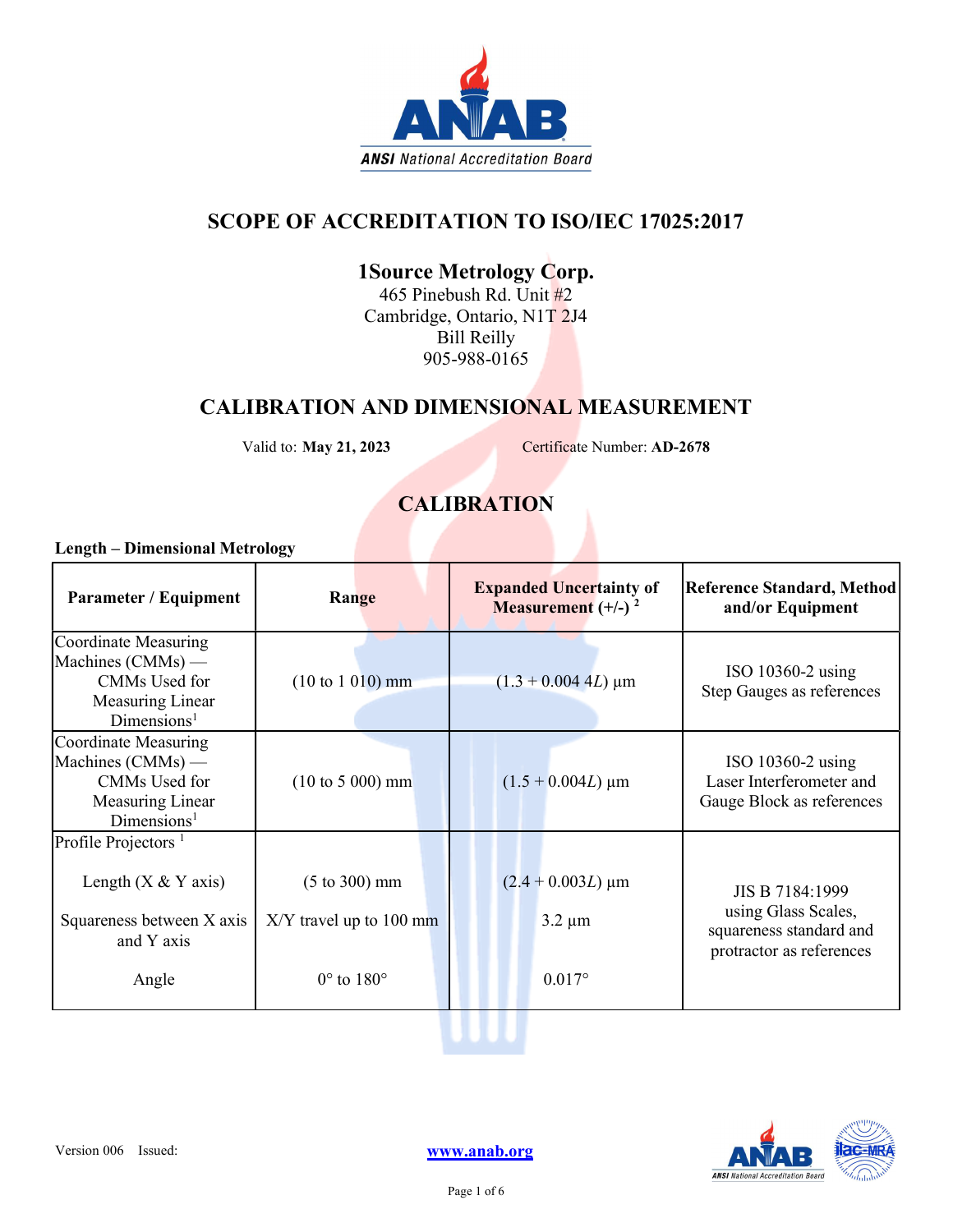

#### Length – Dimensional Metrology

| Parameter / Equipment                                                | Range                                | <b>Expanded Uncertainty of</b><br>Measurement $(+/-)$ <sup>2</sup> | <b>Reference Standard, Method</b><br>and/or Equipment                                                                                                       |
|----------------------------------------------------------------------|--------------------------------------|--------------------------------------------------------------------|-------------------------------------------------------------------------------------------------------------------------------------------------------------|
| <b>Thread Plug Gauges</b><br><b>Pitch Diameter</b><br>Major Diameter | Up to $101.6$ mm<br>Up to $101.6$ mm | $(1.7 + 0.06L) \,\mathrm{\upmu m}$<br>$(0.8 + 0.04L)$ µm           | ASME B1-16M-1984 (R2016)<br>& ASME B1-2-1983<br>(R2007/R2017) using Pratt $&$<br>Whitney Supermicrometer,<br>Gauge Blocks and Thread<br>Wires as references |
| <b>Thread Ring Gauges</b>                                            | Up to $101.6$ mm                     | $8 \mu m$                                                          | ASME B1-16M-1984 (R2016)<br>& ASME B1-2-1983<br>(R2007/R2017) using<br>Calibrated Master Set Plugs as<br>references                                         |
| Plain Plug/Pin Gauges                                                | Up to $101.6$ mm                     | $(0.8 + 0.03L)$ µm                                                 | ASME B89-1-5-1998 (R2019)<br>using Pratt & Whitney<br>Supermicrometer and Gauge<br>Blocks as references                                                     |
| Plain Ring Gauges                                                    | Up to 152.4 mm                       | $(0.7 + 0.05L)$ µm                                                 | ASME B89.1.6-2002 (R2012)<br>using Federal Horizontal<br>Master Comparator and Gauge<br><b>Blocks as references</b>                                         |
| Granite Surface Plates <sup>1</sup><br><b>Overall Flatness</b>       | Diagonal: Up to 6 000 mm             | $(1.3 + 0.1D) \,\mu m$                                             | Fed GGG-P-463c using<br>Tesa TT20 &<br>Autocollimator<br>$(D)$ is the length of the                                                                         |
| Flatness of Local Area<br>Calipers                                   | Up to $0.5$ mm<br>$(0 to 304.8)$ mm  | $0.23 \mu m$<br>$(2 + 0.01L) \mu m + 0.6R$                         | diagonal in meters)<br>ASME B89.1.14-2018 using<br>Gauge Blocks as references<br>(R=gauge resolution in mm)                                                 |
| <b>Outside Micrometers</b>                                           | $(0 to 25.4)$ mm                     | $0.51 \mu m + 0.007L + 0.6R$                                       | ASME B89.1.13 $-$ 2013 using<br>Gauge Blocks as references<br>(R=gauge resolution in mm)                                                                    |
| Depth Micrometers                                                    | $(0 to 25.4)$ mm                     | $0.52 \mu m + 0.004L + 0.6R$                                       | ASME B89.1.13 - 2013 using<br>Gauge Blocks as references<br>(R=gauge resolution in mm)                                                                      |
| <b>Height Gauges</b>                                                 | $(0 to 914.4)$ mm                    | $4.8 \mu m + 0.0067L + 0.6R$                                       | JIS B 7517-2018 using gauge<br>Blocks and/or Step Gauges as<br>references (R=gauge<br>resolution inmm)                                                      |

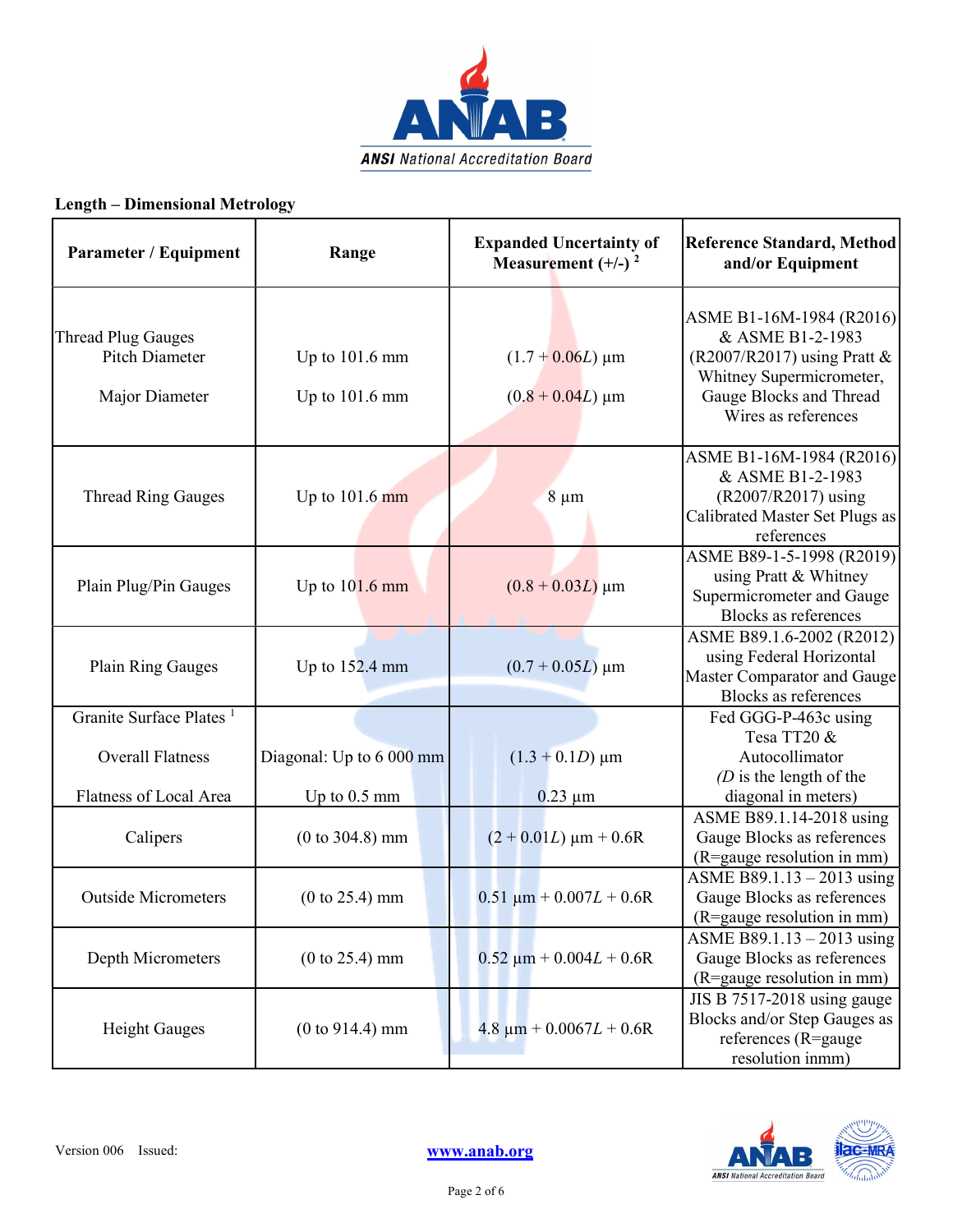

#### Length – Dimensional Metrology

| Parameter / Equipment                    | Range            | <b>Expanded Uncertainty of</b><br>Measurement $(+/-)$ <sup>2</sup> | Reference Standard, Method<br>and/or Equipment                                                                              |
|------------------------------------------|------------------|--------------------------------------------------------------------|-----------------------------------------------------------------------------------------------------------------------------|
| Dial Indicators                          | $(0 to 25.4)$ mm | $1.3 \mu m + 0.0022L + 0.6R$                                       | ASME B89.1.10M -<br>$2001(R2021)$ using Pratt &<br>Whitney Supermicrometer as<br>reference (R=gauge resolution<br>$in mm$ ) |
| <b>Test Indicators</b>                   | $(0 to 10)$ mm   | $1.3 \mu m + 0.01L + 0.6R$                                         | ASME B89.1.10M -<br>$2001(R2021)$ using Pratt &<br>Whitney Supermicrometer as<br>reference (R=gauge resolution<br>$in mm$ ) |
| <b>Snap Gauges</b><br>(Adjustable/Fixed) | $(0 to 500)$ mm  | $(2.7 + 0.01L)$ µm                                                 | Internal procedure WI-25<br>using Gauge Blocks as<br>reference and CMM as direct<br>measurement                             |

#### Mass and Mass Related

| <b>Parameter / Equipment</b>                                 | Range                                                            | <b>Expanded Uncertainty of</b><br>Measurement (+/-)                                      | Reference Standard, Method<br>and/or Equipment  |
|--------------------------------------------------------------|------------------------------------------------------------------|------------------------------------------------------------------------------------------|-------------------------------------------------|
| Indirect Verification of<br>Rockwell Hardness<br>Testers $1$ | HRA:<br>Low<br>Medium<br>High                                    | 0.48 HRA<br>0.54 HRA<br>0.35 HRA                                                         | Indirect verification<br>method per ASTM<br>E18 |
|                                                              | HRC:<br>Low<br>Medium<br>High                                    | 0.49 HRC<br>0.74 HRC<br>0.38 HRC                                                         |                                                 |
| Indirect Verification of<br>Rockwell Hardness<br>Testers $1$ | HREW:<br>Low<br>Medium<br>High<br>HRBW:<br>Low<br>Medium<br>High | 0.66 HREW<br>0.75 HREW<br><b>0.63 HREW</b><br><b>1.20 HRBW</b><br>0.81 HRBW<br>0.55 HRBW | Indirect verification<br>method per ASTM<br>E18 |

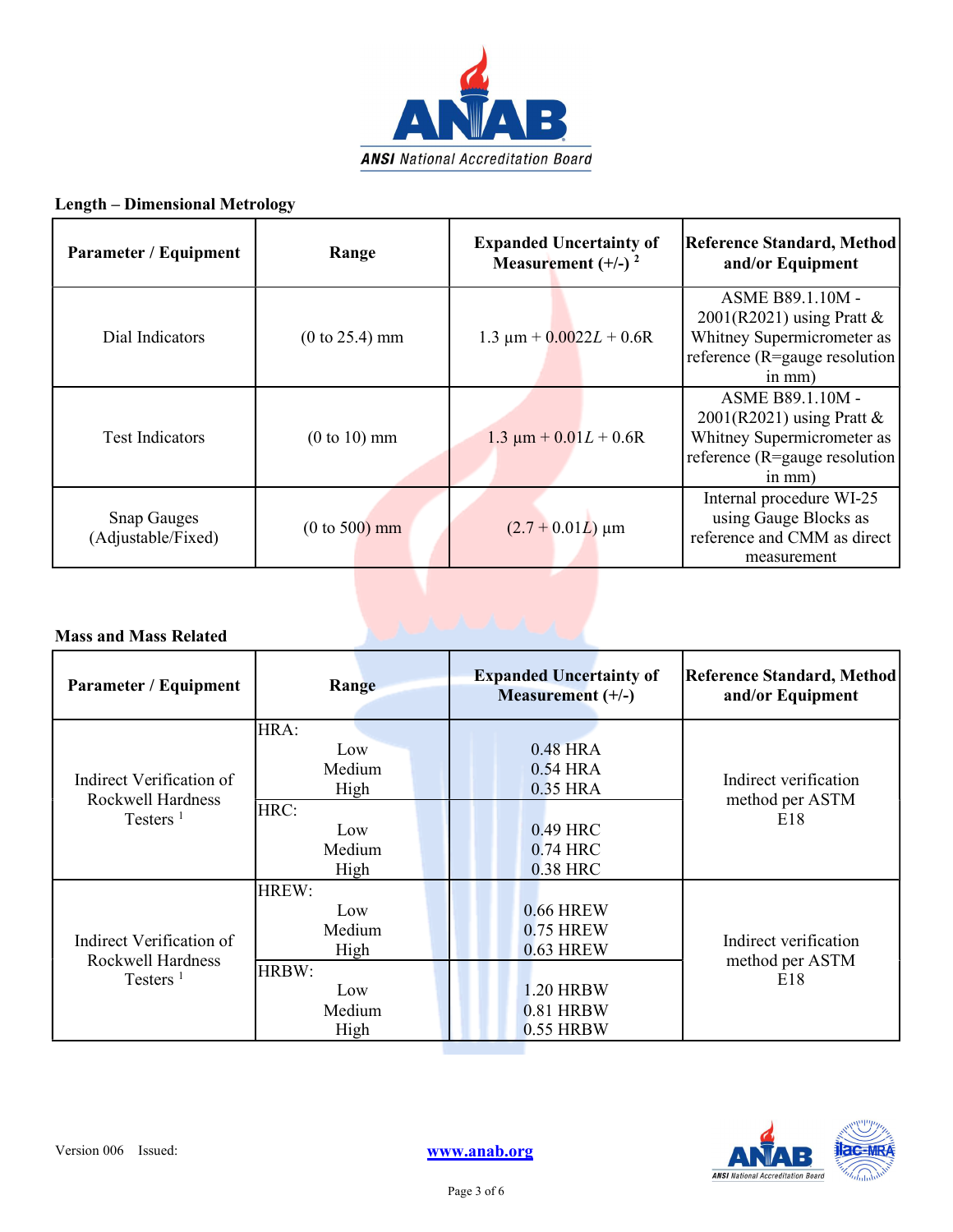

#### Mass and Mass Related

| <b>Parameter / Equipment</b> | Range                                                                              | <b>Expanded Uncertainty of</b><br>Measurement (+/-)                                                | <b>Reference Standard, Method</b><br>and/or Equipment |
|------------------------------|------------------------------------------------------------------------------------|----------------------------------------------------------------------------------------------------|-------------------------------------------------------|
|                              | HR15N:<br>Low<br>Medium<br>High<br>HR30TS:<br>Low<br>Medium                        | 0.49 HR15N<br>0.71 HR15N<br>0.31 HR15N<br>0.83 HR30TS<br>0.68 HR30TS                               |                                                       |
|                              | High<br><b>HR30N:</b><br>Low<br>Medium<br>High<br>HR15TW:<br>Low<br>Medium<br>High | 0.55 HR30TS<br>0.49 HR30N<br>0.86 HR30N<br>0.40 HR30N<br>0.61 HR15TW<br>0.47 HR15TW<br>0.58 HR15TW |                                                       |
|                              | HR30TW:<br>Low<br>Medium<br>High                                                   | 0.74 HR30TW<br>0.45 HR30TW<br>0.50 HR30TW                                                          |                                                       |
|                              | <b>HR45N:</b><br>Low<br>Medium<br>High                                             | 0.66 HR45N<br>0.82 HR45N<br>0.44 HR45N                                                             |                                                       |
|                              | HR45TW:<br>Low<br>Medium<br>High                                                   | 0.77 HR45TW<br>0.52 HR45TW<br>0.57 HR45TW                                                          |                                                       |



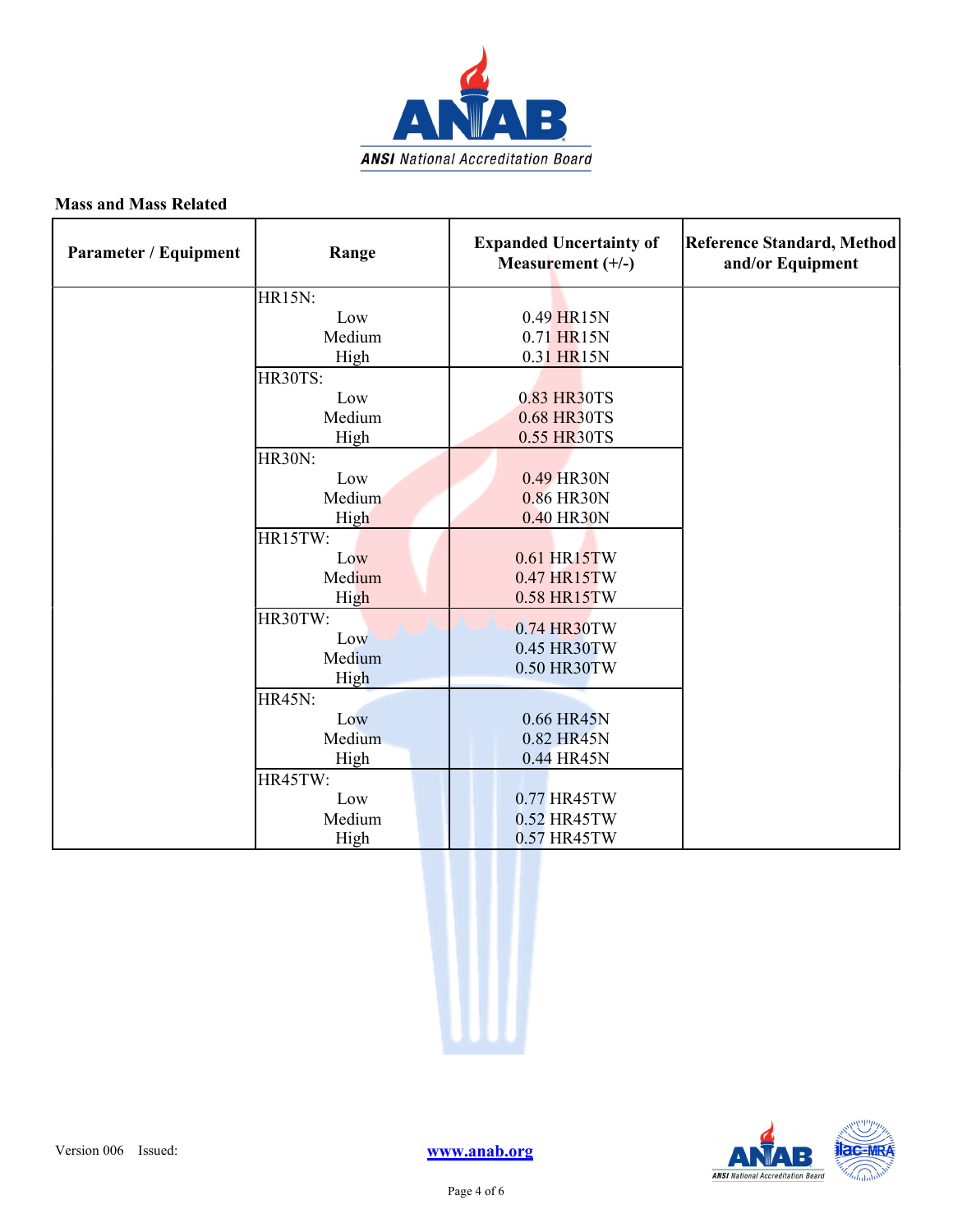

#### DIMENSIONAL MEASUREMENT

#### 3 Dimensional

| э ілшеняюцаг<br>Parameter     | Range                                                    | <b>Expanded Uncertainty of</b><br>Measurement $(+/-)$ <sup>2</sup> | <b>Reference Standard,</b><br>Method and/or<br>Equipment                                         |
|-------------------------------|----------------------------------------------------------|--------------------------------------------------------------------|--------------------------------------------------------------------------------------------------|
| Dimensional Measurement<br>3D | X: Up to 1200 mm<br>Y: Up to 2000 mm<br>Z: Up to 1000 mm | $(4.2 + 0.03L) \mu m$                                              | Coordinate Measuring<br>Machine utilized as<br>Reference Standard for<br>Dimensional Measurement |
| Dimensional Measurement<br>3D | X: Up to 900 mm<br>Y: Up to 1 500 mm<br>Z: Up to 800 mm  | $(3.2 + 0.03L) \mu m$                                              | Coordinate Measuring<br>Machine utilized as<br>Reference Standard for<br>Dimensional Measurement |
| Dimensional Measurement<br>3D | X: Up to 1000 mm<br>Y: Up to 1000 mm<br>Z: Up to 600 mm  | $(2.5 + 0.03L) \mu m$                                              | Coordinate Measuring<br>Machine utilized as<br>Reference Standard for<br>Dimensional Measurement |